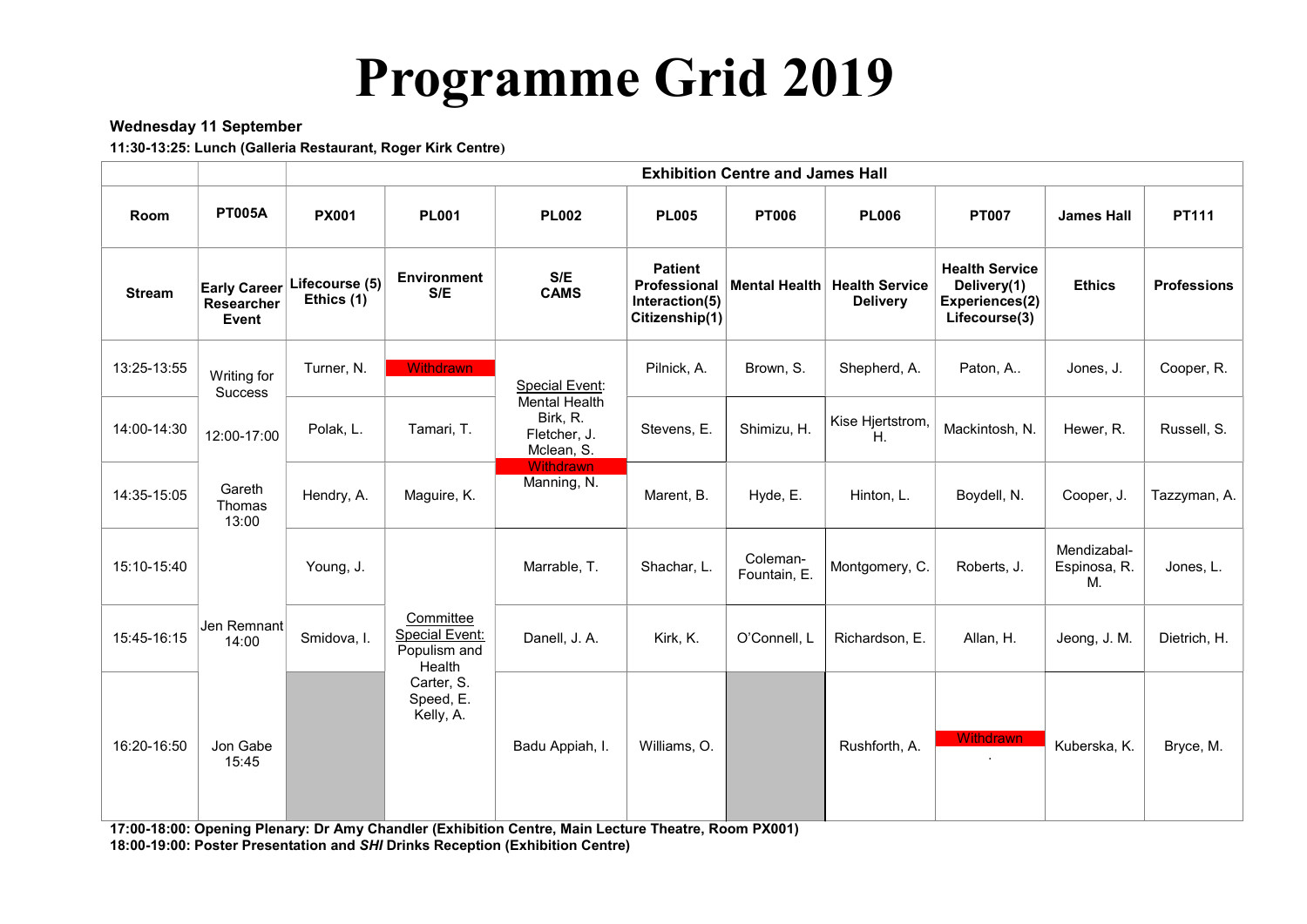#### Thursday 12 September – Morning 07:00-09:30 Breakfast (Galleria Restaurant, Roger Kirk Centre)

|                                                                | <b>Exhibition Centre and James Hall</b>                                                              |                     |                                  |              |                  |                                                            |                                           |                                                                 |                |
|----------------------------------------------------------------|------------------------------------------------------------------------------------------------------|---------------------|----------------------------------|--------------|------------------|------------------------------------------------------------|-------------------------------------------|-----------------------------------------------------------------|----------------|
| Room                                                           | <b>PX001</b>                                                                                         | <b>PL001</b>        | <b>PL002</b>                     | <b>PL005</b> | <b>PT006</b>     | <b>PL006</b>                                               | <b>PT007</b>                              | <b>James Hall</b>                                               | PT111          |
| <b>Stream</b>                                                  | S/E<br>Lifecourse                                                                                    | <b>Inequalities</b> | <b>Critical Public</b><br>Health | <b>STS</b>   | Citizenship      | Pharmaceuticals(5)<br><b>Health Service</b><br>Delivery(1) | Gender(5)<br>Pecha Kucha(2)               | <b>Screening and</b><br>Diagnosis(4)<br><b>Health Policy(2)</b> | <b>Methods</b> |
| 09:00-09:30                                                    | <b>Special Event</b><br>Rethinking<br>Chronicity<br>Green, J.<br>Lewis, S.<br>Lynch, R.<br>Fudge, N. | Rasmussen, A.<br>N. | Catterall, E.                    | Thomas, J.   | Whybrow, P.      | Grant, A.                                                  | Castro-Vazquez,<br>G.                     | Peacock, M.                                                     | Machray, K.    |
| 09:35-10:05                                                    |                                                                                                      | Gjernes, T.         | Rasmussen, E. B.                 | Myren, G. E. | Lindenmeyer, A.  | Abraham, J.                                                | Anderssen, J.                             | <b>Withdrawn</b><br>$\sim$                                      | McWade, B.     |
| 10:10-10:40                                                    | Kirby, E,                                                                                            | Yuill, C.           | Blue, S.                         | Tarr, J.     | Gibson, A.       | Rodrigues, C.                                              | Dixon, S.                                 | Hammond, N.                                                     | Richardson, N. |
| 10:45-11:15                                                    | White, L.                                                                                            | Lockyer, B.         | Weedon, A.                       | Ashall, V.   | Jackson, C.      | Meersohn, C.                                               | Santino, H.                               | Aasbø, G.                                                       | Berg, A.       |
| 11:20-11:50                                                    | Cluley, V.                                                                                           | Vega, M. J.         | Cupit, C.                        | Saukko, P.   | <b>Withdrawn</b> | Martin, P.                                                 | Webster, M.                               | Greener, I.                                                     | Cooper, H.     |
| 11:55-12:25*<br>Note<br>Pecha Kucha<br>will finish at<br>12:35 | Tomomatsu, I.                                                                                        | Leppold, C.         | Hanckel, B.                      | Faulkner, A. | Chattoo, S.      | Tarrant, C.                                                | Pecha Kucha<br>Reay, V.<br>Greenfield, M. | Finn, R.                                                        | Sheard, L.     |

12:30-14:00: Lunch (Galleria Restaurant, Roger Kirk Centre)

12:45-13:45: BSA Medical Sociology Group Annual General Meeting (Bar Area, Galleria Restaurant, Roger Kirk Centre)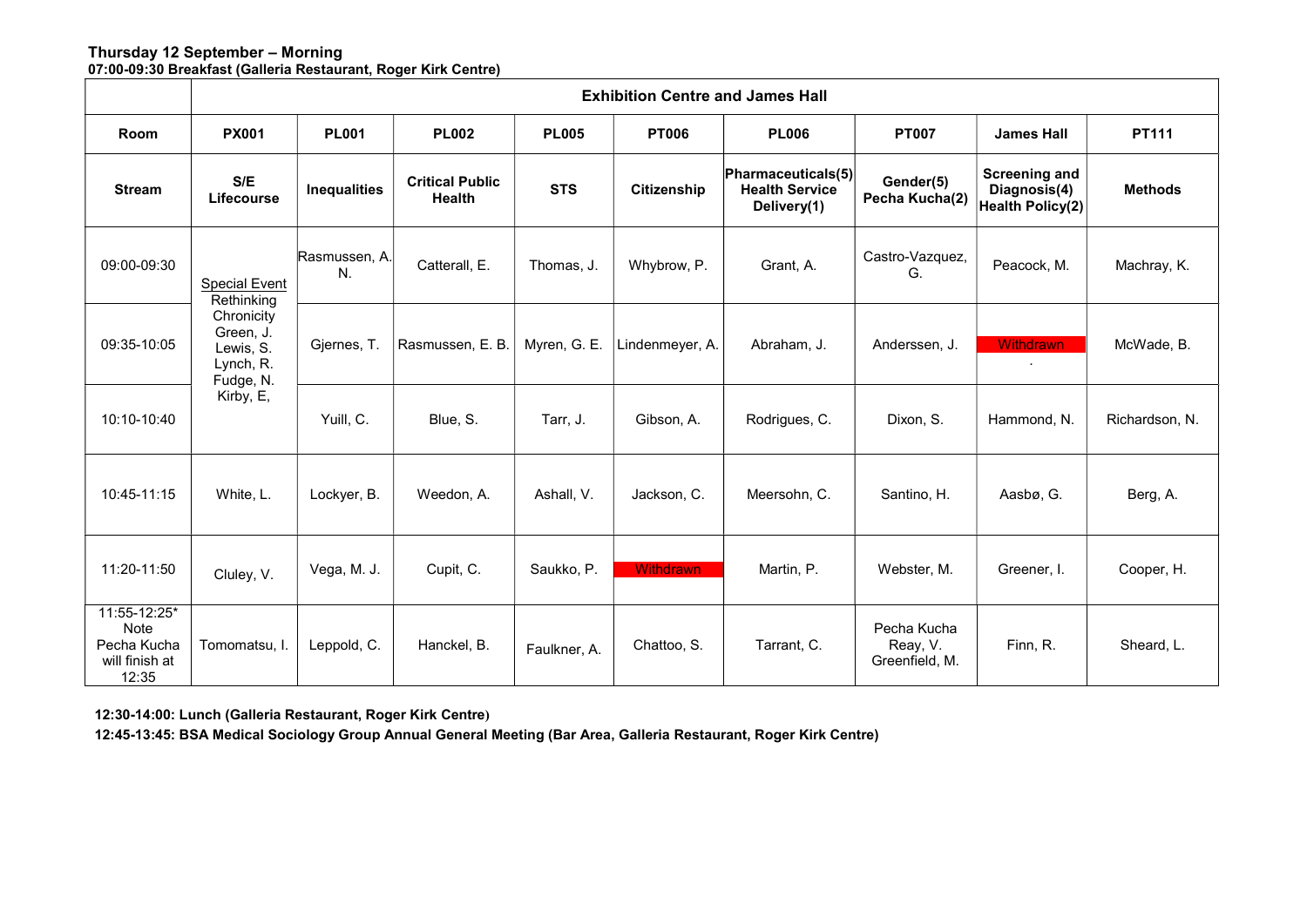# Thursday 12 September – Afternoon

|               | <b>Exhibition Centre and James Hall</b>                            |                                                                                                                        |               |              |                                                                                  |                                                                            |                                  |                                   |                |  |
|---------------|--------------------------------------------------------------------|------------------------------------------------------------------------------------------------------------------------|---------------|--------------|----------------------------------------------------------------------------------|----------------------------------------------------------------------------|----------------------------------|-----------------------------------|----------------|--|
| Room          | <b>PX001</b>                                                       | <b>PL001</b>                                                                                                           | <b>PL002</b>  | <b>PL005</b> | <b>PT006</b>                                                                     | <b>PL006</b>                                                               | <b>PT007</b>                     | <b>James Hall</b>                 | PT111          |  |
| <b>Stream</b> | Experiences(1)<br>Lifecourse(2)                                    | <b>Experiences of</b><br>Health and Illness /<br>Lifecourse S/E                                                        | <b>Theory</b> | <b>STS</b>   | <b>Special Event</b>                                                             | Citizenship(1)<br><b>Experiences of</b><br><b>Health and</b><br>Illness(2) | Inequalities(2)<br>Lifecourse(1) | <b>Healthcare</b><br>Organisation | <b>Methods</b> |  |
| 14:00-14:30   | Thomas, G                                                          | <b>Special Event</b><br>Unbounded Body<br>Vougioukalou, S.<br>Gaunt, A.<br>Hoogsteyns, M.                              | Mills, T.     | Flore, J.    |                                                                                  | McWade, B.                                                                 | Tyldesley-<br>Marshall, N.       | Heavey, E.                        | Rai, T.        |  |
| 14:35-15:05   | Brewster, L.                                                       |                                                                                                                        | Fox, N.       | Wood, L.     | Committee Special<br>Event:<br><b>SHI Reviewers</b><br>Lowton, K.<br>Henwood, F. | Pope, C.                                                                   | Russell, A.                      | Byrne, J. P.                      | Dennis, F.     |  |
| 15:10-15:40   | Remnant, J.                                                        | Dibley, L.<br>Chatterton, C.                                                                                           | Rivas, C.     | Overton, C.  | Scambler, S.                                                                     | Swallow, J.                                                                | André, M.                        | Hatfield, D.                      | Dobson, C.     |  |
| 15:40-16:00   |                                                                    |                                                                                                                        |               |              | Coffee Break                                                                     |                                                                            |                                  |                                   |                |  |
| 16:00-17:40   | Committee<br><b>Special Event:</b><br>Cost of Living<br>Potter, J. | <b>Special Event:</b><br><b>Imagined Futures</b><br>Jones, C.<br>Chowdhry, S.<br>Lovatt, M.<br>Kettle, J.<br>Jones, C. |               |              |                                                                                  |                                                                            |                                  |                                   |                |  |

18:45-19:30 Drinks reception (Galleria Restaurant, Roger Kirk Centre)

19:30-23:00 Conference dinner (Galleria Restaurant, Roger Kirk Centre) (pre-booking required)